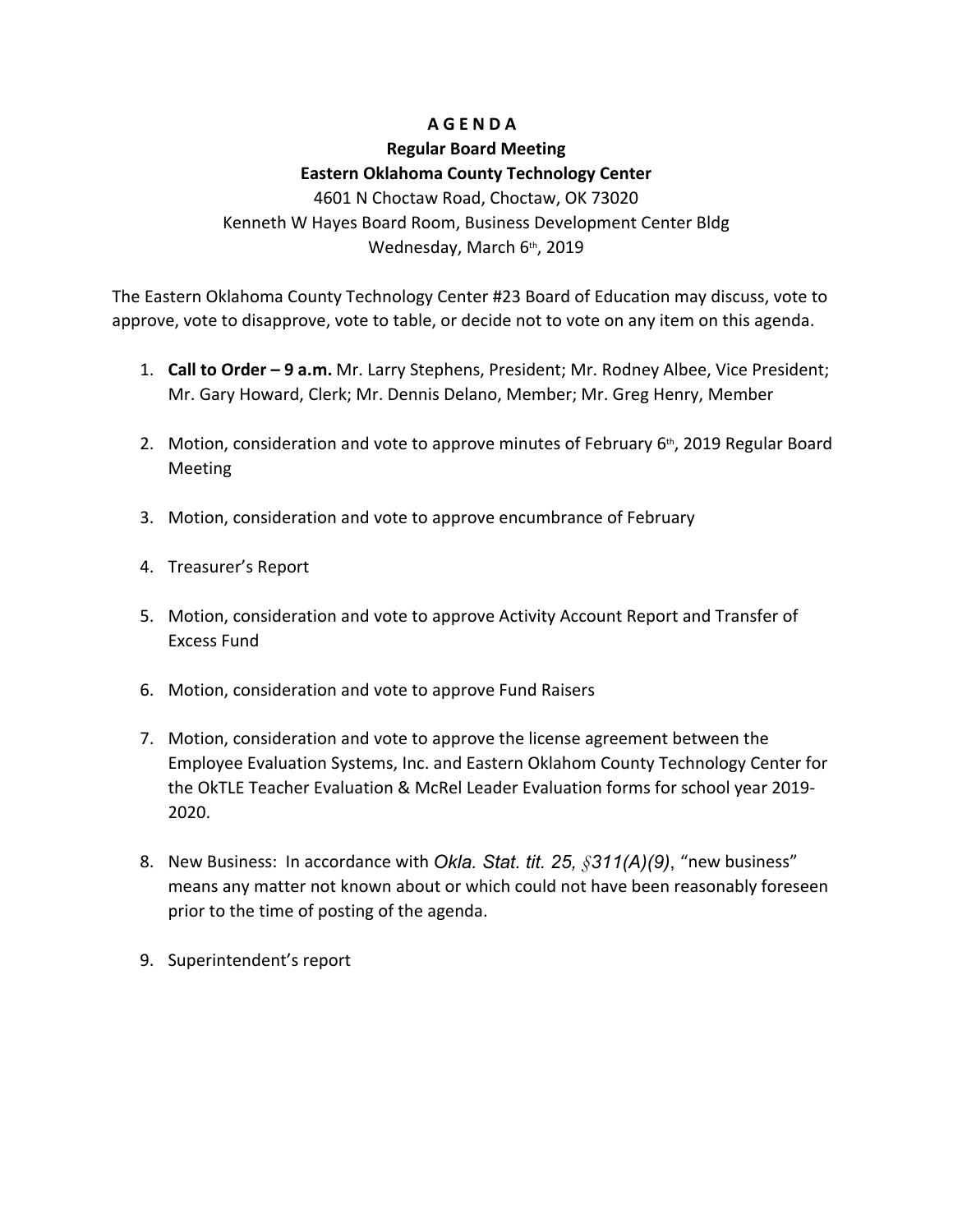Agenda March 6th, 2019 Page 2

Proposed Executive Session for the purpose of discussing the following so the board can return to open session and take action pursuant to Executive Session Authority: *Okla. Stat. tit. 25, §307(B)(1),(3) and (7).* The following items are proposed for discussion during the Executive Session:

- a. Resignation of Sadie Heath, Marketing Assistant
- b. Re-Employment of Coordinators as listed on Personnel Report for school year 2019- 2020
- 10. Motion and vote to convene in Executive Session
- 11. Motion and vote to return to Open Session
- 12. Board President's Statement of Executive Session Minutes
- 13. Motion, consideration and vote to approve, disapprove or table the following:
	- a. Resignation of Sadie Heath, Marketing Assistant
	- b. Re-Employment of Coordinators as listed on Personnel Report for school year 2019- 2020
- 14. Board Comments
- 15. Motion and vote for approval to Adjourn

Agenda Posted: Friday, March 1st, 2019 by 4 o'clock p.m. Front door of Business Development Center building

Posted by: \_\_\_\_\_\_\_\_\_\_\_\_\_\_\_\_\_\_\_\_\_\_\_\_\_\_\_\_\_\_\_\_\_\_\_\_\_\_\_\_\_\_\_

Minutes Clerk

The next Regular meeting of the Board is: Wednesday, April 10th, 2019 9:00 a.m. Kenneth W Hayes Board Room